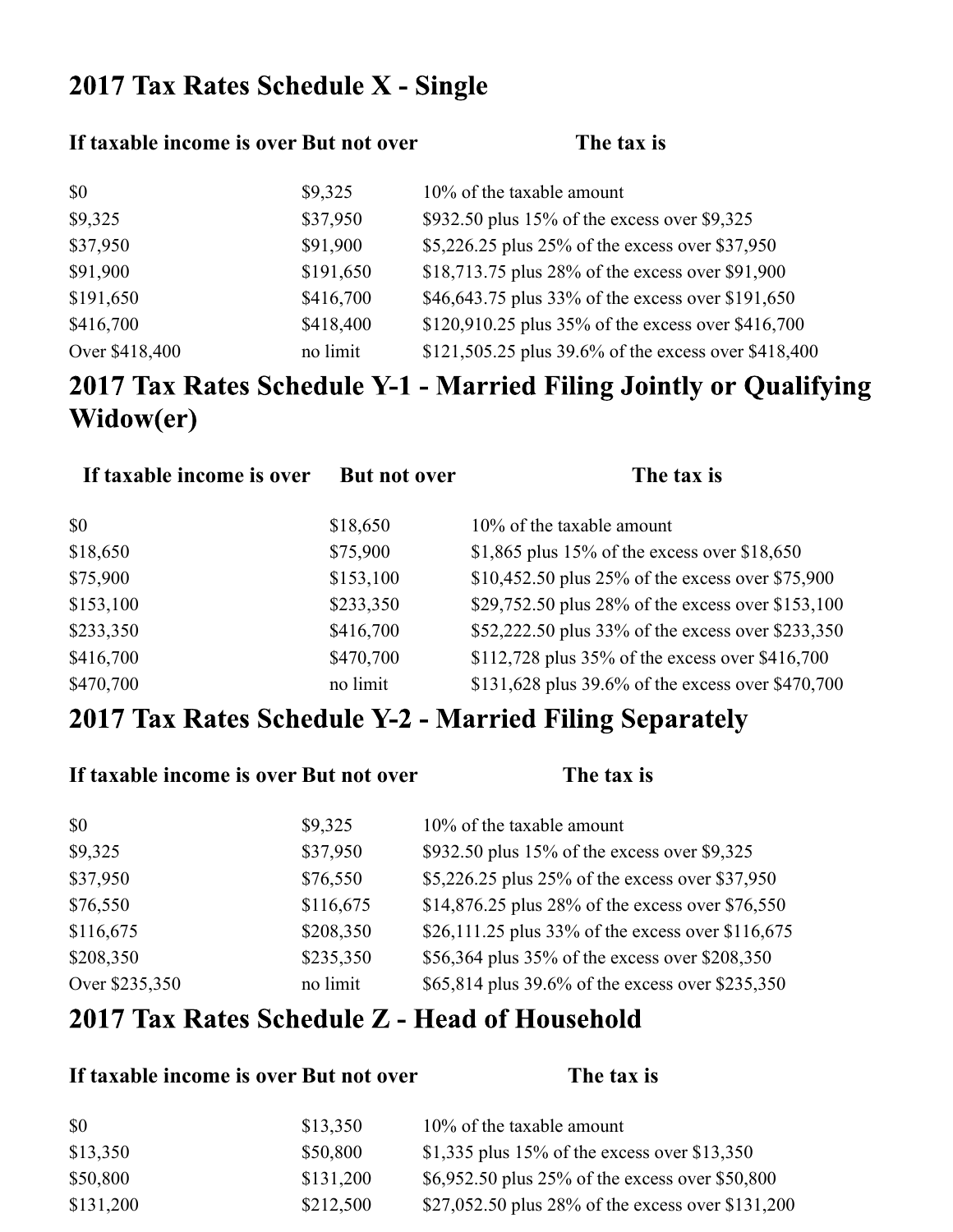### 2017 Tax Rates Schedule Z - Head of Household

## If taxable income is over But not over The tax is \$212,500 \$416,700 \$49,816.50 plus 33% of the excess over \$212,500 \$416,700 \$444,550 \$117,202.50 plus 35% of the excess over \$416,700 \$444,550 no limit \$126,950 plus 39.6% of the excess over \$444,550

#### 2017 Tax Rates Estates & Trusts

| If taxable income is over But not over |          | The tax is                                        |
|----------------------------------------|----------|---------------------------------------------------|
| \$0                                    | \$2,550  | 15% of the taxable income                         |
| \$2,550                                | \$6,000  | \$382.50 plus 25% of the excess over \$2,550      |
| \$6,000                                | \$9,150  | \$1,245 plus 28% of the excess over $$6,000$      |
| \$9,150                                | \$12,500 | \$2,127 plus $33\%$ of the excess over \$9,150    |
| \$12,500                               | no limit | \$3,232.50 plus 39.6% of the excess over \$12,500 |

#### **Social Security 2017 Tax Rates**

| <b>Base Salary</b>          | \$127,200  |
|-----------------------------|------------|
| Social Security Tax Rate    | $6.2\%$    |
| Maximum Social Security Tax | \$7,886.40 |
| Medicare Base Salary        | unlimited  |
| Medicare Tax Rate           | $1.45\%$   |

#### **Additional Medicare 2017 Tax Rates**

| <b>Additional Medicare Tax</b>                       | $0.9\%$                  |
|------------------------------------------------------|--------------------------|
| <b>Filing status</b>                                 | <b>Compensation over</b> |
| Married filing jointly                               | \$250,000                |
| Married filing separate                              | \$125,000                |
| Single                                               | \$200,000                |
| Head of household (with qualifying person) \$200,000 |                          |
| Qualifying widow(er) with dependent child \$200,000  |                          |

#### **Education 2017 Credit and Deduction Limits**

| American Opportunity Tax Credit (Hope)          | \$2,500 |
|-------------------------------------------------|---------|
| Lifetime Learning Credit                        | \$2,000 |
| <b>Student Loan Interest Deduction</b>          | \$2,500 |
| <b>Coverdell Education Savings Contribution</b> | \$2,000 |

## **Miscellaneous 2017 Tax Rates**

Personal Exemption (Adjusted Gross Income below \$156,900) \$4,050